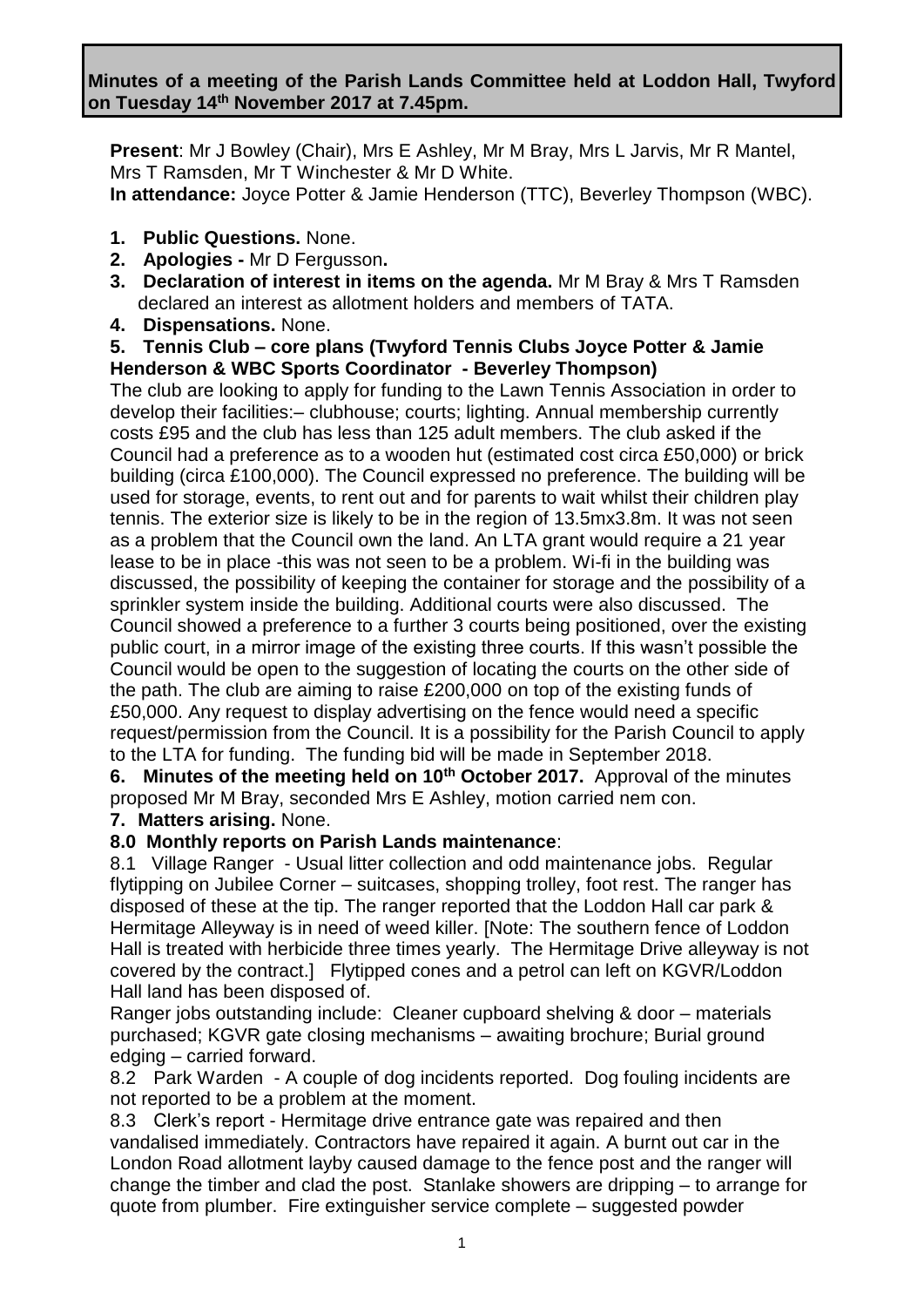extinguisher where mowers are kept, fire log book, first aid kit and sign, high voltage sign for the electricity room, new fire blanket and additional signage. Clerk to obtain a quote for a fire blanket. The toddler playpark handover is booked for 22/11/17. Proposed Mrs T Ramsden, seconded Mrs L Jarvis that Mrs T Ramsden and Mr M Bray carry out an inspection of the toddler play area and agree, if satisfactory, that the invoice may be settled. Motion carried unanimously.

Items outstanding include: Columbarium – quote for base; CCTV – specification then quotes; source spongy tarmac to repair play area gaps under 'witches hat' play equipment – KGVR; Risk assessments (to be carried out before year end); Stanlake Pavilion – set up noticeboard & display fire drill information & electricity certificate. Ongoing matters include: Children's play park (toddler side) – Spring opening. Budgets and precept figures were reviewed and it was agreed to increase the rents and payments by 3%.

# **9 Allotments.**

9.1 Hurst Rd – 8 available, 24 plots unpaid (to be followed up before the next meeting), gate padlock ceased working and has been replaced, 'Local company request for a staff plot approved unanimously & Winnersh resident plot request approved unanimously.

9.2 London Rd – 1 plot available, 1 unpaid & allotment holder request for concession due to ivy on plot refused and 1 request for refund due to move refused.

9.3 Allotment Management Guidelines – the guidelines are being circulated for councillor comments. Item to be carried forward.

9.4 Allotment advertising - agreed to display the allotment banner.

9.5Allotment flytipping – Mrs T Ramsden reported further dumping of horse stable shavings. Agreed for the clerk to obtain costings of 'No Flytipping' signage.

9.6 Report of a fallen tree into the field at the bottom of Orpington Close. WBC were dealing with the resident complaints and removed the tree at their cost.

9.7 Tree overhanging brook – to obtain a quote for having the tree removed. Agreed Mr Bray will meet with the contractor to explain which tree needs removing.

# **10.0 Millennium Garden, Jubilee Corner, Burial Ground & War Memorial.**

10.1 Report on cremations & burials – none.

10.2 Report on memorials – Brian James Downs & Florence Blick. Restoration work being carried out on grave in the name of Eldridge.

10.3 Resident request for Millennium garden trees to have their height reduced. Mr M Bray reported. The trees obscuring light from the resident of Polehampton Close appear not to be on Parish Council Land. Agreed Mr M Bray will meet with the resident to discuss his concerns.

10.4 Burial ground bin [Cost of bin £533 plus emptying £15 p/m] Mr J Bowley to confirm whether this was discussed at a PCC meeting – carried forward.

10.5 Update on memorial bench – faded writing on plaque. The resident has funded the removal and replacement of the bench with a stainless steel plaque.

10.6 Thames and Chiltern in Bloom sign (silver gilt) –design circulated 25.10.17 committee to approve design. Proposed Mrs Ramsden, seconded Mr D White to approve the design with the logo centred at the top. Motion carried 6 in favour, 2 against.

10.7 St Marys – new gate entry arrangements – noted.

10.8 Report on Jubilee Corner gardening works and work due on Polehampton Close. Noted.

10.9 Mrs T Ramsden reported residents feedback the that the burial ground is looking tidy and well cared for. Noted.

**11.0 Bell Corner**- no items to report.

# **12.0 KGVR**

12.1 Resident gate access (chased solicitor 7/9/17 & 10/11/17) – carried forward.

12.2 CCTV – Clerk to meet with contact and obtain spec – carried forward.